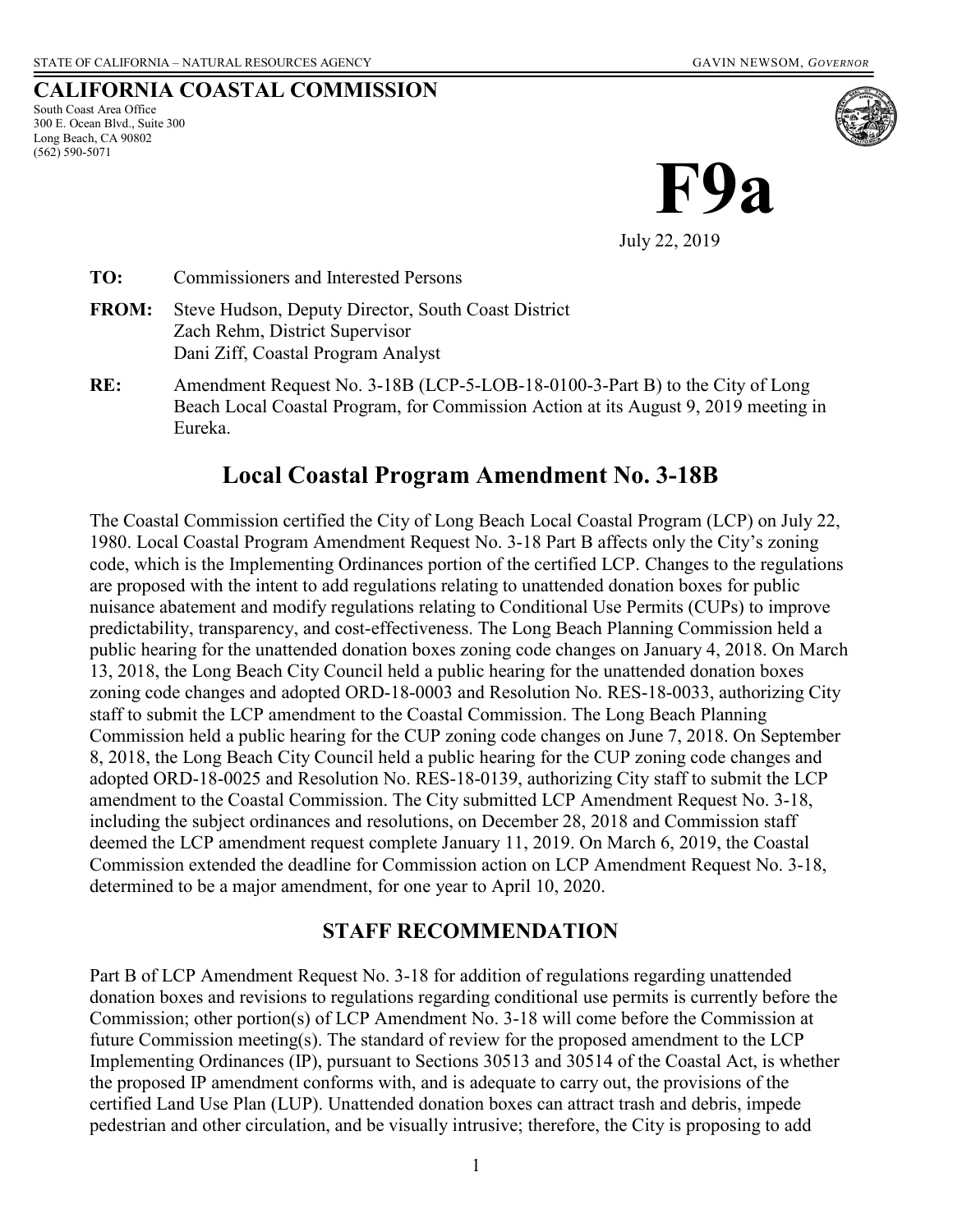City of Long Beach LCP Amendment No. 3-18B

regulations relating to unattended donation boxes to minimize potential impacts. In addition, the City is proposing to modify regulations relating to conditional use permitting and public notification processes to improve transparency, predictability, and cost-effectiveness. The changes proposed by this LCP amendment will not adversely affect coastal resources and are consistent with the certified LUP. Staff is recommending that the Commission, after a public hearing, certify the LCP amendment request as submitted. The motion to accomplish this recommendation is on page two of this report.

# **I. MOTION AND RESOLUTION**

## **Motion:**

*I move that the Commission reject Amendment No. 3-18 Part B to the City of Long Beach Implementing Ordinances as submitted by the City.* 

Staff recommends a **NO** vote. Failure of this motion will result in certification of the amendment to the Implementation Program as submitted and the adoption of the following resolution and findings. The motion passes only by an affirmative vote of a majority of the Commissioners present.

### **Resolution to Certify the IP Amendment as Submitted**

*The Commission hereby certifies Amendment Request No. 3-18 Part B to the LCP Implementing Ordinances for the City of Long Beach as submitted and adopts the findings set forth below on grounds that the Implementing Ordinances conform with, and are adequate to carry out, the provisions of the certified Land Use Plan. Certification of the Implementing Ordinances complies with the California Environmental Quality Act, because either 1) feasible mitigation measures and/or alternatives have been incorporated to substantially lessen any significant adverse effects of the Implementation Program on the environment, or 2) there are no further feasible alternatives and mitigation measures that would substantially lessen any significant adverse impacts on the environment.* 

# **II. FINDINGS**

## **A. Description of the LCP Amendment Request**

Long Beach LCP Amendment Request No. 3-18B would amend the City's implementing ordinances to add regulations regarding unattended donation boxes and revise to regulations regarding conditional use permits.

Unattended donation boxes (UDBs) are receptacles for salvageable personal property (e.g. clothing, textiles, books) for distribution resale or recycling by an operator and are generally located outside commercial businesses like grocery stores and gas stations. Unmonitored UDBs can attract trash and debris, impede pedestrian and other circulation, and be visually intrusive; therefore, the City is proposing to add regulations relating to UDBs to minimize potential impacts. The proposed additions would allow UDBs as an accessory use in all commercial zoning districts, all Planned Development Districts and Specific Plan areas that allow commercial uses, and in institutional zoning districts with the exception of any vacant lots. New development standards are proposed that regulate the distance between UDBs, the number allowed on one property, location requirements to maintain appropriate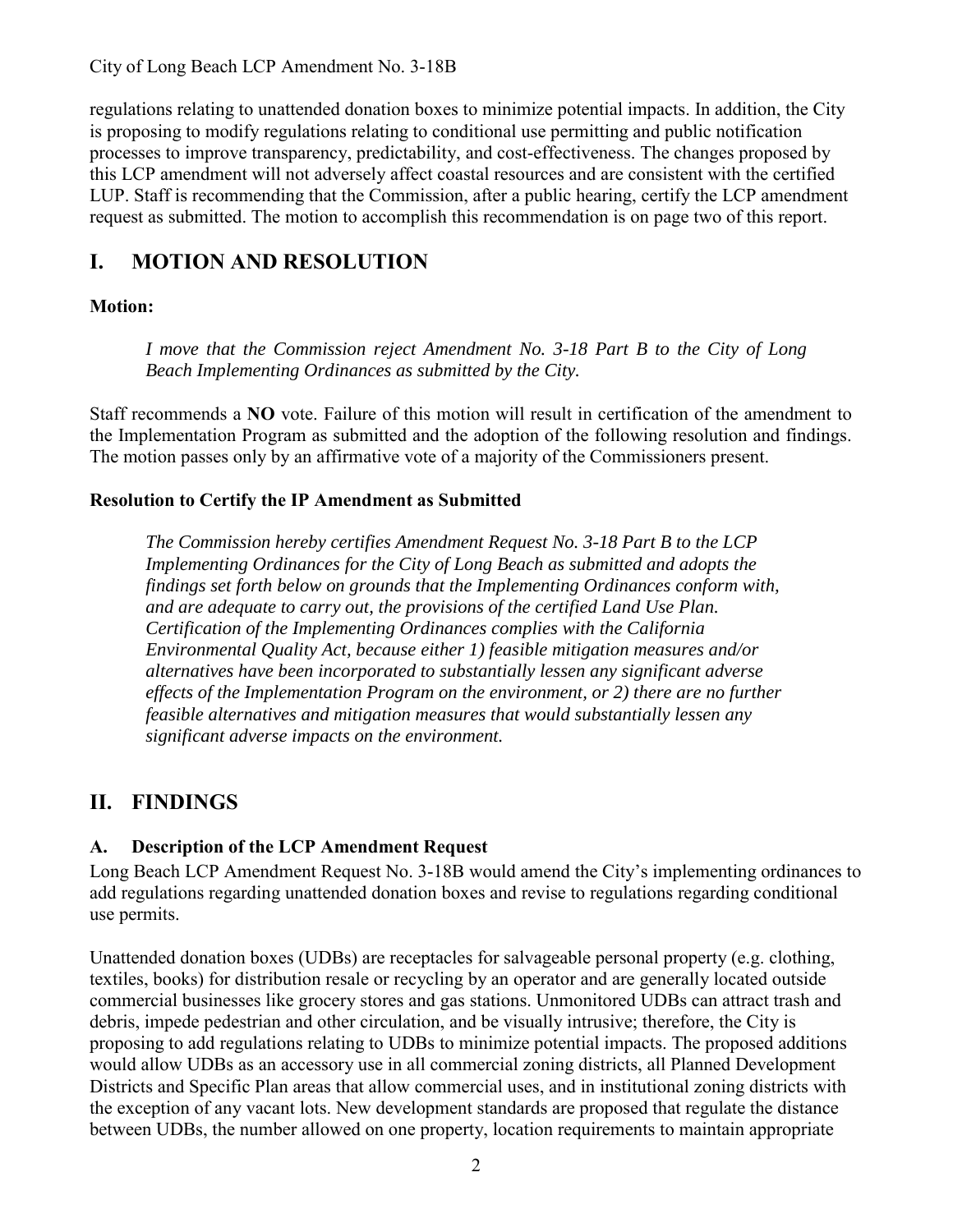setbacks and avoid interference with other requirements including landscaping, parking spaces, and walkways, lighting, UDB size, signage, and maintenance.

Applications for Conditional Use Permits (CUPs) are discretionary applications for certain land uses that require multi-departmental review and review by the Planning Commission to determine whether the proposed use is compatible or can be conditioned to be compatible with surrounding designated uses. Occupants and property owners must be notified of the CUP application, which is acted on at a public hearing and can be approved pursuant to conditions that govern the use in perpetuity. Per a request made by the City Council, CUP and public notification processes were assessed by a third party consultant and, in response to the consultant's recommendations, the subject CUP ordinance was created. The changes include clarifying definitions of *Laundry*, *Restaurant*, *Secondhand store*, *Tavern*, and *Thrift shop*; adding definitions of *Live-Work unit* and *Noise ordinance*; specifying public notification processes, including establishing 300-foot noticing radii for residential and commercial projects and 1000-foot radii for industrial, institutional, or City projects with potential expansion of the radius or addition of other interested parties in certain circumstances; establishing an administrative land use review process; exempting daycare centers from CUP requirements in residential zones and not requiring CUPs for Live-Work units and Secondhand stores in commercial districts; and other minor formatting changes and revisions. Coastal Development Permit requirements are not affected by the subject LCP amendment.

Long Beach City Council Resolution Nos. RES-18-0033 and RES-18-0139 and Ordinance Nos. ORD-18-0003 and ORD-18-0025 adopting the proposed zone changes are included in **[Exhibit 1](https://documents.coastal.ca.gov/reports/2019/8/f5a/f5a-8-2019-exhibits.pdf)**. The proposed changes to the certified IP are shown in underline and strikethrough in **[Exhibit 2](https://documents.coastal.ca.gov/reports/2019/8/f5a/f5a-8-2019-exhibits.pdf)**. Areas within the coastal zone that would be affected by the UDB regulations are shown in **[Exhibit 3](https://documents.coastal.ca.gov/reports/2019/8/f5a/f5a-8-2019-exhibits.pdf)**, which include smaller commercial strips at the inland extent of the coastal zone, the commercial area along 2<sup>nd</sup> Street, and commercial areas around Belmont Pier, the Downtown Shoreline District, and Alamitos Bay, and exclude vacant lots within those areas. Coastal waters and areas adjacent to sensitive habitat (i.e. the Los Cerritos Wetlands) are not affected by the potential siting of unattended donation boxes. The CUP ordinance (ORD-18-0025) applies throughout the coastal zone.

### **B. Consistency with the Certified Land Use Plan**

The standard of review for the proposed amendment to the LCP Implementing Ordinances (IP), pursuant to Sections 30513 and 30514 of the Coastal Act, is whether the proposed IP amendment conforms with, and is adequate to carry out, the provisions of the certified Land Use Plan (LUP). The certified LUP contains policies that aim to maximize shoreline access, protect coastal views, recreation, and visitor serving facilities, preserve residential density, and balance human use of coastal resources with ecological concerns.

### **Relevant LUP Policies**

Summary Policies, Coastal Resources states, in part:

*The water resources of Alamitos Bay, Marine Stadium, Sims Pond, Colorado Lagoon, and Los Cerritos Wetlands are monitored, preserved, and enhanced by a formal set of policies promulgated by the Resources Management Plan.*

Downtown Shoreline District, Locating and Planning New Development, Non-residential uses states, in part: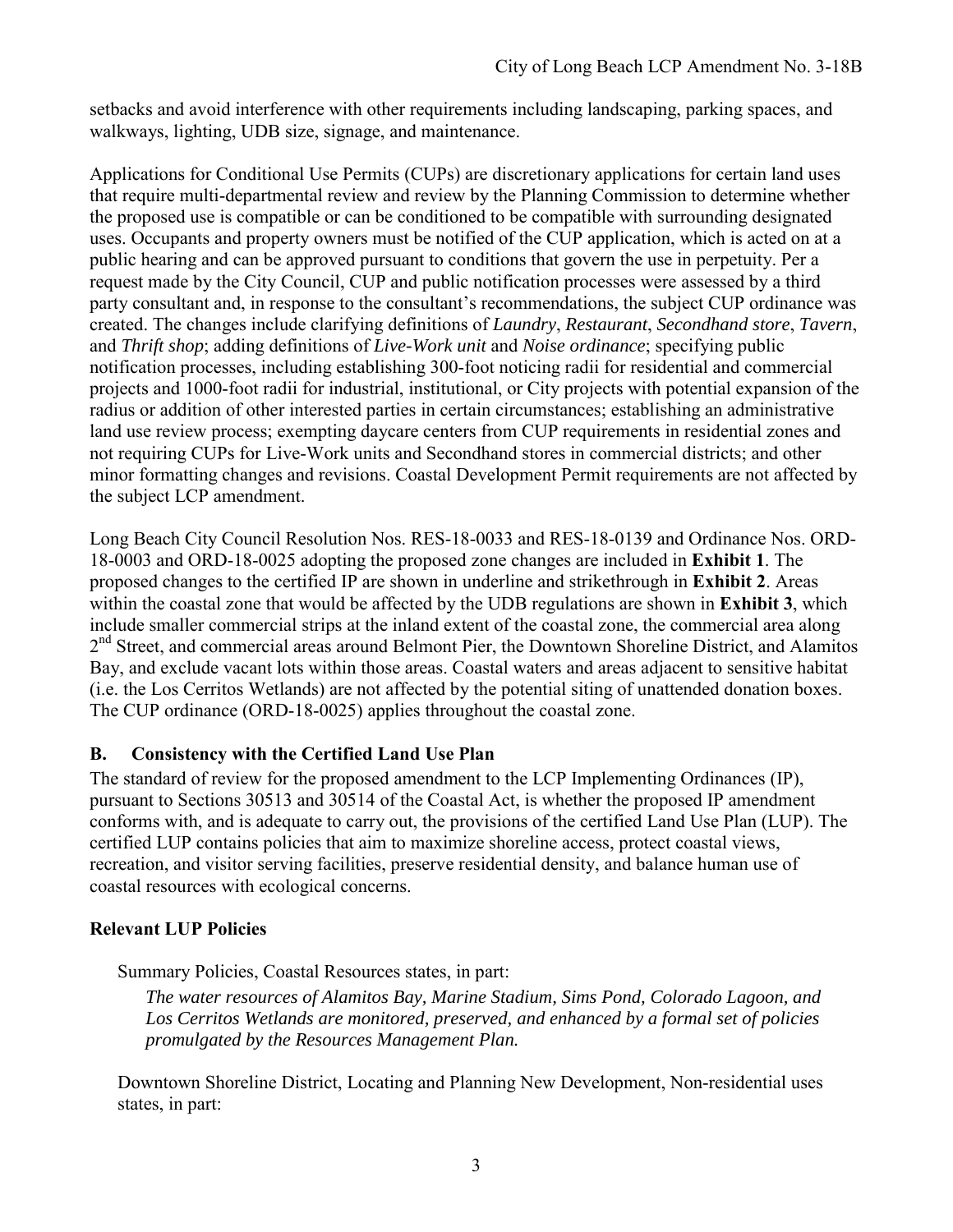*Pedestrian access shall be provided from Ocean Boulevard to the waterfront...An eighty foot wide public park strip shall be maintained along the Ocean Boulevard frontage.*

Downtown Shoreline District, Visual Resources and Special Communities states, in part: *...of particular importance is the preservation of view corridors from Ocean Boulevard and Victory Park to Shoreline Village, Shoreline Park and the Queen Mary.*

Bluff Community, Locating and Planning New Development, Non-residential states, in part: *Commercial facilities are permitted along Broadway and tourist-related commercial on Alamitos Avenue.*

Bixby Park/Bluff Park Neighborhood, Locating and Planning New Development, Non-residential states, in part:

*Commercial development along Broadway shall be primarily to provide for the commercial convenience needs of neighborhood residents. New and rehabilitated commercial developments shall promote community stability and a desirability and shall be in harmony with the character of the surrounding neighborhood.*

Belmont Heights Neighborhood, Locating and Planning New Development, Non-residential states, in part:

*Future construction, recycling and remodeling in this area should create structures having a low-profile and pedestrian scale...Site plans should be characterized by openness to increase views toward the access to the beach.*

Belmont Shore, Locating and Planning New Development, Non-residential states, in part:

*The unique character of the shopping district in Belmont Shore should be preserved...Retail shops which encourage foot traffic and window shopping shall be the predominant uses...No further encroachment into residential areas by commercial enterprises shall be allowed.*

Naples Island and the Peninsula, Locating and Planning New Development, Non-residential states, in part:

*The neighborhood commercial node centered around 62nd Place, north and south of Ocean Boulevard, shall remain in limited commercial uses which are neighborhood servicing...Light commercial uses shall be allowed of the south side of Second Street and in Naples Plaza. The small commercial node at the Colonnade shall be limited to neighborhood commercial uses.*

SEADIP states, in part:

*...access to waterways and public areas is necessary.*

The proposed amendment to the IP includes the addition of regulations for unattended donation boxes (UDBs) as an accessory use to existing non-residential developments. While there are no LUP policies that explicitly mention UDBs, the LUP does allow for commercial uses and development in portions of the coastal zone, as detailed above, including the areas highlighted in **[Exhibit 3](https://documents.coastal.ca.gov/reports/2019/8/f5a/f5a-8-2019-exhibits.pdf)**. These policies require that commercial development be sited and designed to maintain public access, avoid impacts to public views and water resources, and be compatible with the character of adjacent areas. The proposed LCP amendment includes the addition of standards for UDBs to minimize impacts to coastal resources and enhance the visual aesthetics of sites with UDBs. Per the proposed LCP amendment, UDBs must be located on paved surfaces, which avoid impacts to coastal waters and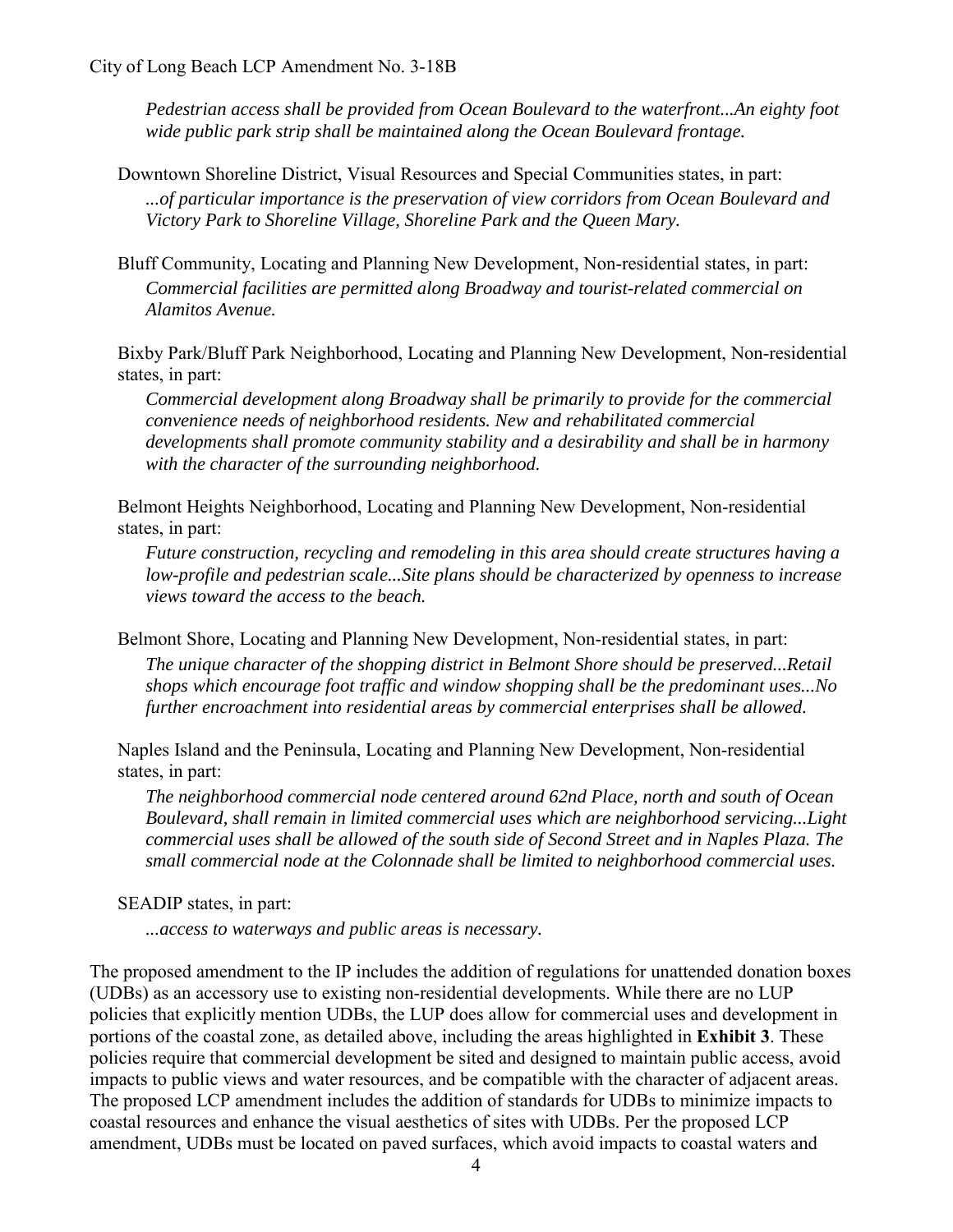sensitive habitat areas. In addition, the areas where UDBs are allowed (**[Exhibit 3](https://documents.coastal.ca.gov/reports/2019/8/f5a/f5a-8-2019-exhibits.pdf)**) are largely located at the inland extent of the coastal zone and are not adjacent to beaches, waterways, or wetlands. As proposed, UDBs cannot be located in existing parking spaces, walkways, handicap accessibility routes, easements, public right-of-way, or landscaped areas, thereby protecting public access, landscaped areas, and parklands. The areas around UDBs are also required to be maintained free of debris and trash. Regarding public viewsheds, UDBs cannot be located in public right-of-ways and the size of UDBs are restricted to a maximum of 25 square feet with a 6-foot height maximum, with required signage located on the UDB itself. Therefore, the proposed LCP amendment will not adversely impact public views of the coast. UDBs must also be designed with durable, water-resistant materials that are to be maintained free of damage, holes, rust, and graffiti to improve visual aesthetics. Furthermore, any security lighting that has the potential to spill over to adjacent properties or uses must be directed and shielded, which also serves to protect biological resources. Therefore, the proposed addition of UDB regulations to the IP will not result in any adverse impacts to coastal resources and is consistent with the certified LUP.

The City's LCP amendment also includes changes to the types of uses that require Conditional Use Permits (CUPs), establishes an Administrative Land Use Review process, and revises public noticing requirements. As proposed, daycare centers in multi-family residential use districts, water tanks in institutional districts, and certain alcohol beverage sales that receive Alcohol Exemption Permits will not require CUPs, and live-work units and secondhand stores would be allowed in commercial use areas. Live-work units are not allowed to have outside operations or occupy parking spaces, and must receive all necessary permits; thus, public access and coastal resources would not be adversely impacted by the proposed LCP amendment. Similarly, alcohol sales and secondhand shops are required to operate mostly within the confinement of a building and must comply with all applicable regulations. Administrative Land Use Review is required for new or substantial expansion of uses of land or a building that are allowed by right (but involve Special Development Standards) and/or allowed by an existing approved planning application. In any case, requirements for CUPs or Administrative Land Use Review do not affect coastal development permit requirements, which are triggered for any development in the coastal zone that is not exempt from CDP requirements consistent with Section 21.25.903 of the certified IP. The proposed changes to noticing requirements include the establishment of 300-foot noticing radii for residential and commercial projects and 1,000 foot radii for industrial, institutional, or City projects with potential expansion of the radius or addition of other interested parties in certain circumstances. The revisions also include requirements for a 750 foot noticing radius for projects requesting reduced or shared parking and posting all notices on the City's website and other electronic communications (in addition to mail or delivery notices), which will ensure interested parties are reached. Therefore, the LCP amendment will facilitate public participation in the City's review of CUP applications and will not result in adverse impacts to coastal resources.

Other changes to the IP, in the form of minor clarifying language revisions and updates to land use tables and notes that are not related to UDBs or CUPs, are proposed. The addition of definitions of *Live-Work unit* and *Noise ordinance* and changes to the definitions of *Laundry*, *Restaurant*, *Secondhand store*, *Tavern*, and *Thrift shop* are minor in nature and do not affect the implementation regulations' consistency with the LUP. Changes to Table 31-1 (**[Exhibit 2](https://documents.coastal.ca.gov/reports/2019/8/f5a/f5a-8-2019-exhibits.pdf)**) are included in the subject LCP amendment to reference other requirements in the City's Zoning Code and certified IP to enable more efficient reading and understanding of the zoning regulations. These changes facilitate public understanding of the certified LCP, will not result in any adverse impacts to coastal resources, and are consistent with the City of Long Beach certified LUP.